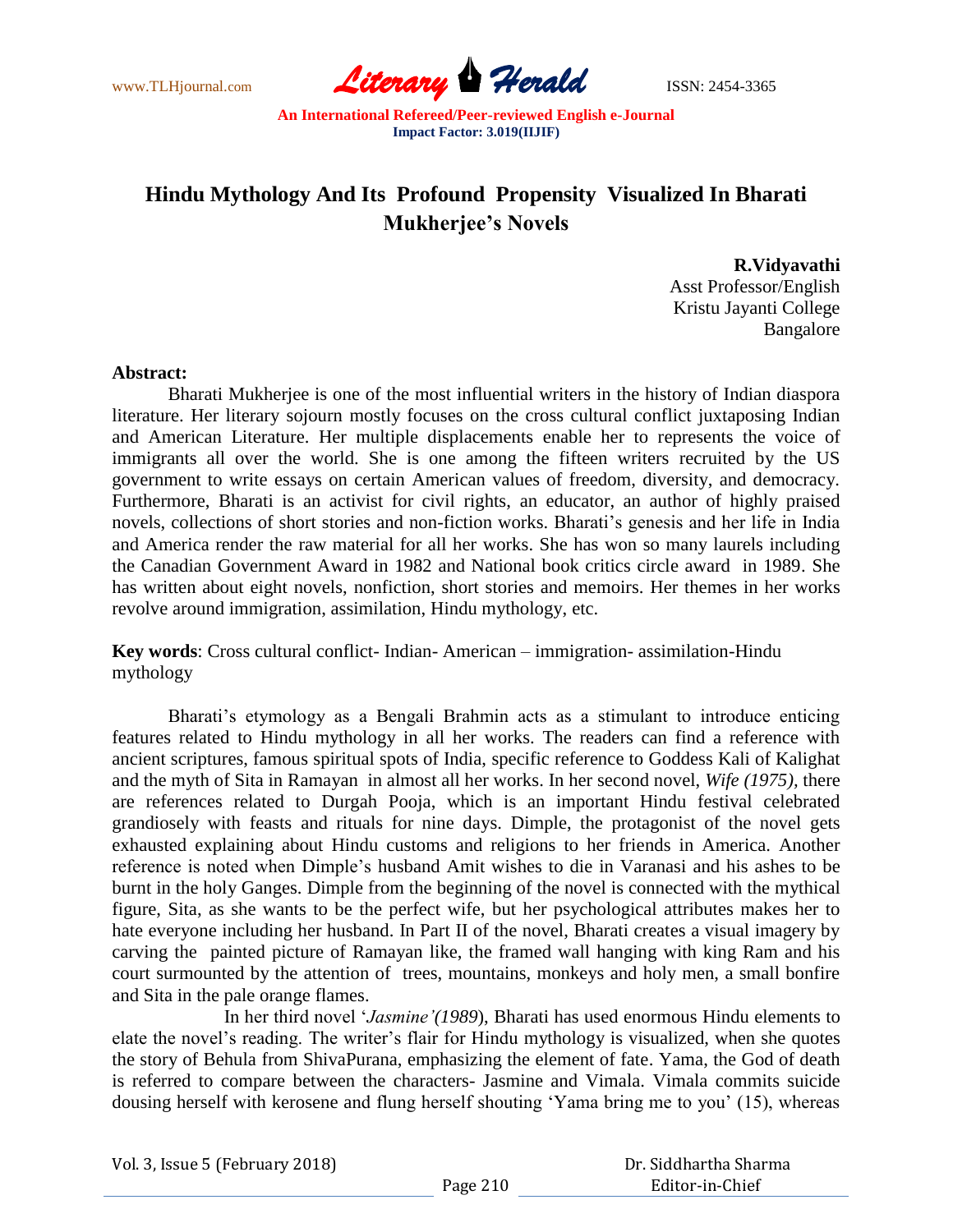

Jyothi as Jasmine after brutally killing Half Face. She says "Lord Yama, who had courted me, and with whom I'd flirted with on the long trip over, had now deserted me'(120). Cultural attachment is unveiled in the lines, when Jasmine reveals on her travel to America, "I keep my sandalwood Ganapati hidden in my purse, a god with an elephant trunk to uproot anything in my path' (102). In another incident, a transitional shift is pictured from sweet Jasmine to retaliating image of Kali, the vengeful goddess of Hindu mythology. Like Kali with her tongue rolling out, she slits open half-face's throat and kills the captain who rapes her. She could find nobody around except her and bloody dead Half –face. In the beginning of the novel, Bharati illustrates beautifully about the spiritual abode – Kasi or Varanasi; and its nexus with the purification of the soul, in the words of Jasmine's grandmother. During her migration to Iowa and New York, the stories which, Jasmine says to Duff and Du are all about mythologies specifically the fables on gods, demons and mortals. Tales from Puranas and famous mythological stories like Nachketha"s encounter with Lord Yama forms the part of her story. To quote Maya Manju Sharma: "In her fiction Mukherjee handles western themes and settings as well as characters who are westernized or bicultural. Yet she is forced to admit that the very structure of her imagination is essentially Hindu and essentially moral'. (3)

In her subsequent novel *Desirable Daughters (2002),* Bharati beautifully displays her cognizance related to Hindu culture in these lines:

> For Hindus, the world is constructed of calamities. The stories are wondrous, lurid and beautiful, full of shape-changing, gender bending, grand scale slaughter, polymorphous sexuality. Miss a ritual and a snake will invade your wedding. The gods destroy and remake the world every four billion years (148).

Along with this a special reference is rendered to Manasha, Goddess of snakes, worshipped in Bengal and other parts of North and North- Eastern India, chiefly for the prevention of snake bites and also for fertility and prosperity. The writer also mentions another prominent goddess in Hindu mythology Shitala, an incarnation of goddess Durga, who is believed to cure poxes, sores and other diseases. In the sojourn of the novel, there are references related to the virtuous ladies of Hindu mythology like Behula, Sita and Savitri.

Part –III in *Desirable Daughters* depicts about Tara"s meeting with her parents. She, along with Rabi travels to Rishikesh, where her parents lived in tranquility. Incredible India is rendered as a visual retreat in illustrating the beauty of the holy town, Rishikesh. Rishikesh is a small town located in the northern state of Uttarkhand in India. Lord Vishnu, the preserver God of Hindu mythology killed many demons in this place to bestow happiness to human beings. It is the starting point of Chardham Yatra and the whole place is considered to be sacred as it is believed that meditation and offerings to Lord Vishnu leads to the attainment of salvation. Rabi , though born and brought up in America, likes to be with spiritualism dedicating his time with his grand father and sadhus who visits and grants their blessings .The healthy lifestyle of people is illustrated in the way Tara"s father mixes isabgol (kind of husk seed) with milk and gives it for everyone to drink as the seeds makes the health fit free from diseases. Swami Vivekananda, a famous Indian figure is penned out in connection with Hindu mythology. The banks of Ganges, Ramjulahbridge and Lakshmanjuhula are some of the famous tourist places of repute in the holy town. Tara"s dad is pictured as a man of perfect habits. In his old age, he dedicates to the path of spirituality and believes in divine voice: "That morning, daddy heard the voice of the goddess.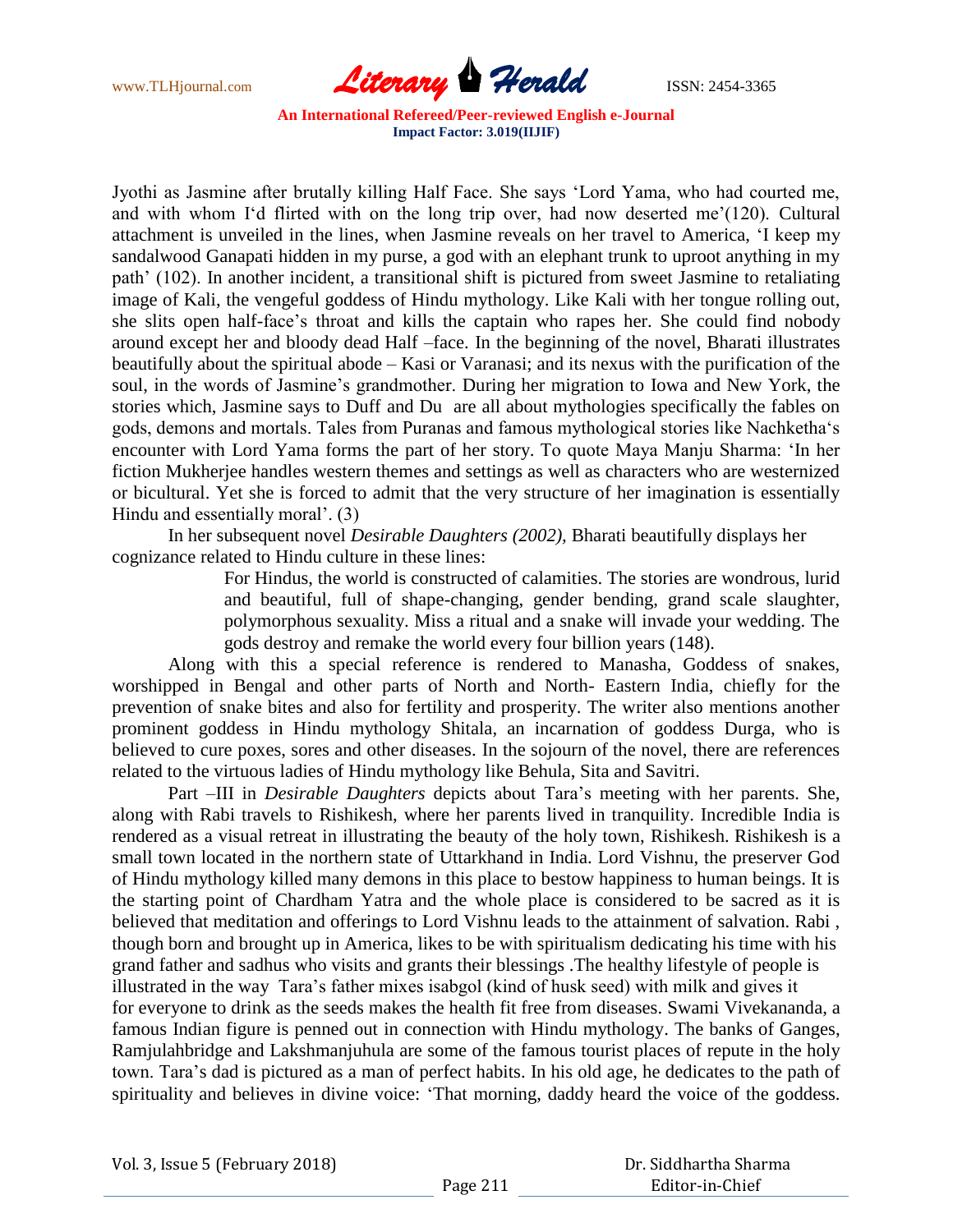

She was saying to him, "it is time, Motilal Bhattacharjee, to prepare for the beginning of the third phase of your life." He understood from the swami that his worldly mission was a success and it was the time to begin preparing his spirit.'  $(295)$ 

Hindu mythology and its significance are highlighted by the writer in part III. Lord Krishna, the God of Beauty is a great admiration for Tara "s father and he along with his cook takes subtle care of gardening, the objective behind is to provide fresh flowers for adoring God. Rabi becomes a diehard fan of swami Vivekanda during his tenure in Rishikesh. Furthermore, Bharati through Tara pictures about four Chardham temples, very famous trip to holy towns in India such as: Kedarnath, Badrinath, Gangotri and Yamunotri. It is a belief that this trip to the Chardham temple cleanses the sins and purifies the soul.

*Tree Bride (2004)*, is a novel of assimilation. The search of protagonist's self identity and her retrieval of past forms the crux of this novel. *Tree Bride* is a sequel to Mukherjee"s prior novel, *Desirable Daughters (2002).* The story of Tree Bride discusses in detail about the Indian people in nexus with the Indian culture. The writer has epitomized Tara Lata Gangooly as a traditional Indian icon as she obeys the order of her father immediately to marry a colossal tree. She not only acquires her name as the tree bride, but she also develops the characteristics of a tree. She stayed rooted in her father's house all her life. She never left it until her death, except for three occasions when she stepped out of it. She devoted her entire life to the service of poor and actively participated in the freedom struggle of India. Her house remained open to all. Ultimately, she was arrested by the British authorities and is declared dead in police custody. Her death remains a mystery to the people of Mishtigunj where she lived all her life.

Bharati reflects in the first few pages about the life style of Brahmins, a member of the highest Hindu class noted for their long term inbreeds. The people belonging to this sect are branded for their piousness, mannerisms and vegetarianism, along with their aversion for another religion. In one instance, Tara says, "we were trained to despise Anglo Indians" (25). She also reflects on the concept of horoscopes and mangalik dosha revealed in the plot of Tara Lata. A note of Brahmo Samaj and Arya Samaj, famous communal reactions is brought into limelight by Bharati. The former is a theist reaction initiated by Raja ram Mohan Roy followed the principles of Upanishads, scriptures and Vedas whereas Arya samaj, another religious sect established by Swami Dayanda. Both the movements encouraged the activities of women"s education and stood against all the caste discriminations, implementing the rule that society is equal for all. Hindu reformers, scientists, writers and artists are the members of the Brahmo samaj, on the contrast, the communal reaction against secularizers constituted Arya samaj. Along with this description, a note of British colonizers and their rule in India is visualized.

The plot digresses to Kolkata, the place always takes its complement with Hooghly river and Goddess Kali temple. River Hooghly also called as Hugli provides access to Calcutta from the Bay of Bengal and it is the distributor of the holy river, Ganges. The most famous Kali temple, Thakshineshwar and Kalighat are on the banks of the Hooghly river. The name Calcutta is said to be derived from the word " kalighat. Kalighat according to legend goes with is the place where sati 's(another name of Parvati) body are said to be fallen in the course of God Shiva's rudra tandava ie..dance of violence. Kali in Kolkata, is visualized with three huge eyes,long protruding tongue made of gold and four hands. Two of the hands holding scimitar and severed head of asura king Shumba. The other two hands are in the abhaya and varadha mudras blessing